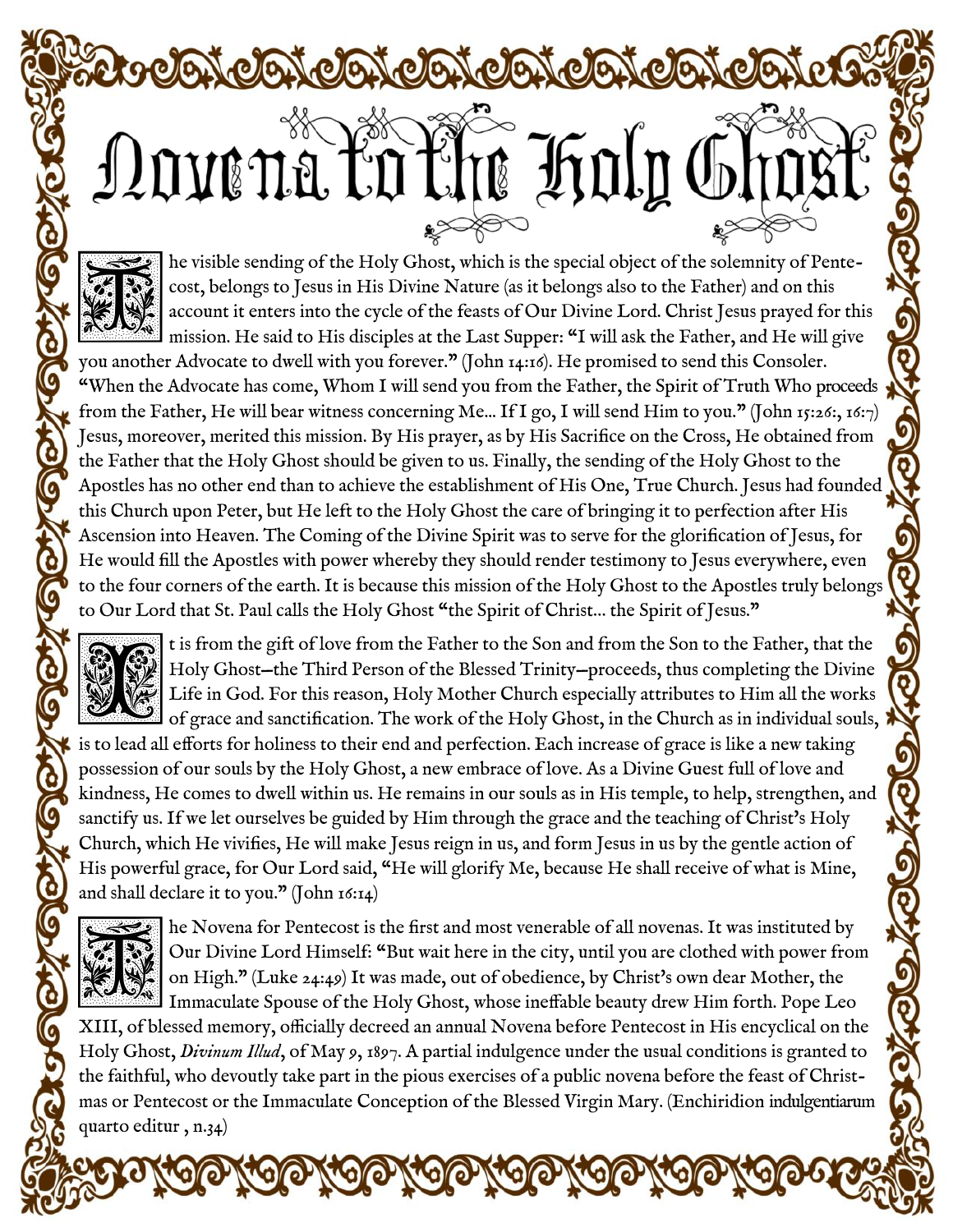# DAILY PRAYERS Act of Oblation to the Holy Spirit

toetaketaketaketaketaketaketa

ON MY KNEES before the great cloud of heavenly witnesses, I offer myself body and soul to Thee, eternal Spirit of God. I adore the brightness of Thy purity, the unerring keenness of Thy justice and the might of Thy love. Thou art the strength and light of my soul. In Thee I live and move and have my being. I desire never to grieve Thee by unfaithfulness to grace, and I pray with all my heart to be kept from the smallest sin against Thee. Make me faithful in every thought, and grant that I may always listen to Thy voice, watch for Thy light, and follow Thy gracious inspirations. I cling to Thee and give myself to Thee, and I ask Thee by Thy compassion to watch over me in my weakness. Holding the pierced feet of Jesus, looking at His five Wounds, trusting in His Precious Blood and adoring His opened side and stricken Heart, I implore Thee, adorable Spirit, Helper of my infirmity, so to keep me in Thy grace that I may never sin against Thee with the sin which Thou wilt not forgive. Grant to me the grace, O Holy Spirit, Spirit of the Father and of the Son, to say to Thee always and everywhere, "Speak, Lord, for Thy servant hears." Amen. (After a prayer by Cardinal Newman)

# Prayer for the Seven Gifts of the Holy Ghost

O LORD JESUS CHRIST, Who before ascending into Heaven didst promise to send the Holy Ghost to finish Thy work in the souls of Thine Apostles and Disciples, deign to grant the same Holy Spirit to me, that He may perfect in my soul the work of Thy grace and Thy love. Grant me the Spirit of Wisdom, that I may despise the perishable things of this world and aspire only after the things that are eternal; the Spirit of Understanding, to enlighten my mind with the light of Thy Divine truth; the Spirit of Counsel, that I may ever choose the surest way of pleasing God and gaining Heaven; the Spirit of Fortitude, that I may bear my cross with Thee and that I may overcome with courage all the obstacles that oppose my salvation; the Spirit of Knowledge, that I may know God and know myself and grow perfect in the science of the Saints; the Spirit of Piety, that I may find the service of God sweet and amiable; the Spirit of Fear, that I may be filled with a loving reverence towards God and may dread in any way to displease Him. Mark me, Dear Lord, with the sign of Thy true disciples, and animate me in all things with Thy Spirit. Amen.

# NOVENA PRAYERS

# FIRST DAY

O Holy Spirit! Lord of light! From Thy clear celestial height, Thy pure and beaming radiance give!

# The Holy Ghost

Only one thing is important: eternal salvation. Only one thing, therefore, is to be feared: sin. Sin is the result of ignorance, weakness, and indifference. The Holy Ghost is the Spirit of Light, of Strength, and of Love. With His sevenfold gifts He enlightens the mind, strengthens the will, and inflames the heart with love of God. To ensure our salvation we ought to invoke the Divine Spirit daily, for "The Spirit helpeth our infirmity. We know not what we should pray for as we ought. But the Spirit Himself asketh for us."

# Prayer

Almighty and eternal God, Who hast vouchsafed to submission to our heavenly Father. It is the fear that is regenerate us by water and the Holy Ghost, and hast the beginning of wisdom, detaching us from worldly given us forgiveness of all sins, vouchsafe to send forth pleasures that could in any way separate us from God.

from Heaven upon us Thy sevenfold Spirit, the Spirit of Wisdom and Understanding, the Spirit of Counsel and Fortitude, the Spirit of Knowledge and Piety, and fill us with the Spirit of Holy Fear. Amen.

*Our Father and Hail Mary ONCE. Glory be to the Father SEVEN TIMES. Act of Oblation, Prayer for the Seven Gifts.*

# SECOND DAY

Come, Thou Father of the poor! Come, with treasures which endure! Come, Thou light of all that live!

# The Gift of Fear

The gift of Fear fills us with a sovereign respect for God, and makes us dread nothing so much as to offend Him by sin. It is a fear that arises, not from the thought of Hell, but from sentiments of reverence and filial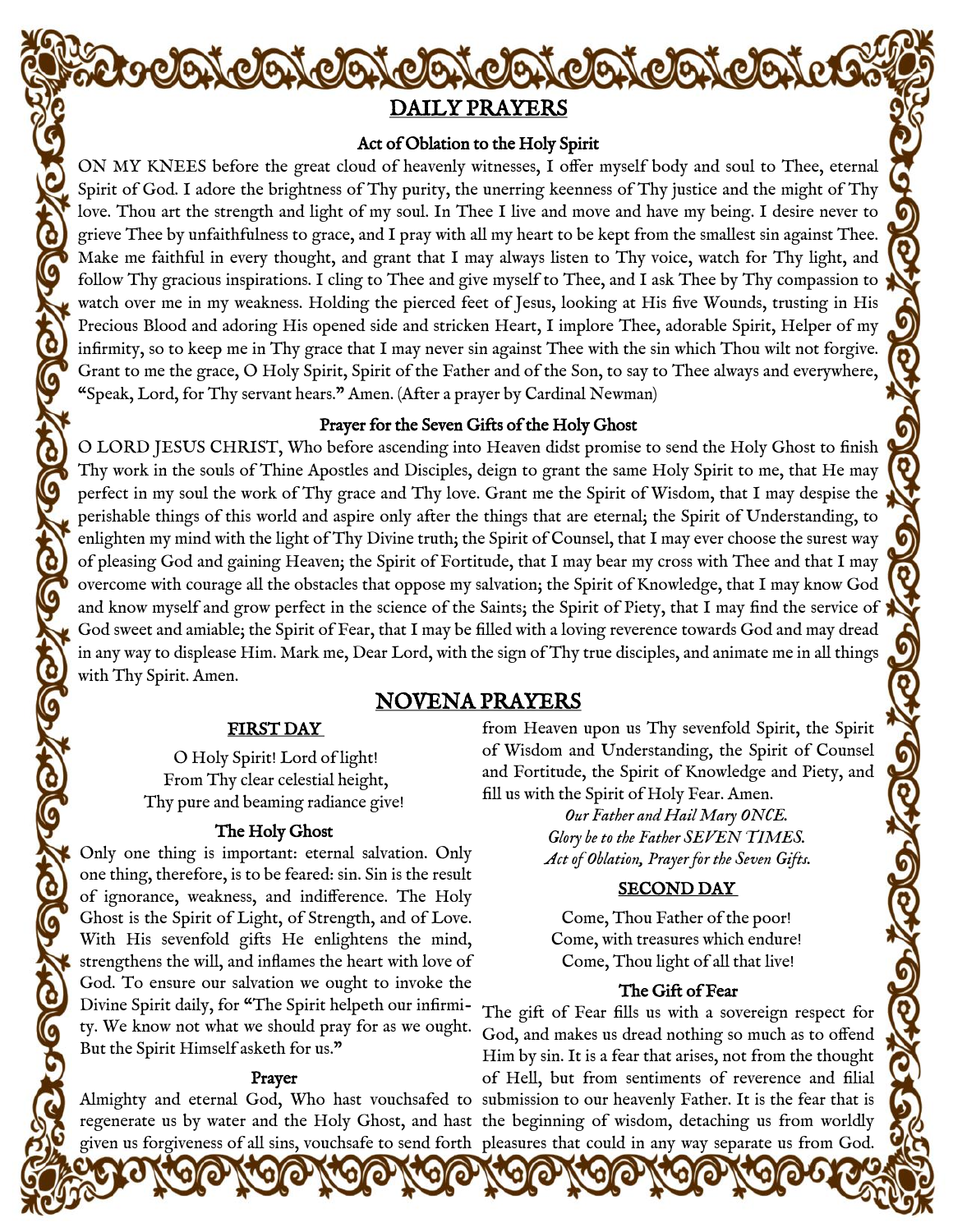"They that fear the Lord will prepare their hearts, and "He that shall persevere unto the end, he shall be saved." in His sight will sanctify their souls."

### Prayer

ententententen

Come, O blessed Spirit of Holy Fear, penetrate my in-time of trouble and adversity, sustain my efforts after most heart, that I may set Thee, my Lord and God, be-holiness, strengthen my weakness, give me courage fore my face forever; help me to shun all things that can against all the assaults of my enemies, that I may never offend Thee, and make me worthy to appear before the be overcome and separated from Thee, my God and pure eyes of Thy Divine Majesty in Heaven, where greatest Good. Amen. Thou livest and reignest in the unity of the ever Blessed Trinity, God, world without end. Amen.

*OuOur Father, Hail Mary, Glory be (7x) Act of Oblation, Prayer for the Seven Gifts.*

### THIRD DAY

Thou of all Consolers best, Visiting the troubled breast, Dost refreshing peace bestow.

### The Gift of Piety

The gift of Piety begets in our hearts a filial affection Knowledge unmasks the pretense of creatures, reveals for God as our most loving Father. It inspires us to love their emptiness, and points out their only true purpose and respect for His sake persons and things consecrated as instruments in the service of God. It shows us the to Him, as well as those who are vested with His author-loving care of God even in adversity, and directs us to ity, His Blessed Mother and the Saints, the Church and glorify Him in every circumstance of life. Guided by its its visible Head, our parents and superiors, our country light, we put first things first, and prize the friendship and its rulers. He who is filled with the gift of Piety of God beyond all else. "Knowledge is a fountain of life finds the practice of his religion, not a burdensome du-to him that possesseth it." ty, but a delightful service. Where there is love, there is no labor.

# Prayer

Come, O Blessed Spirit of Piety, possess my heart. Enkindle therein such a love for God, that I may find satisfaction only in His service, and for His sake lovingly submit to all legitimate authority. Amen.

> *Our Father, Hail Mary, Glory be (7x) Act of Oblation, Prayer for the Seven Gifts.*

# FOURTH DAY

Thou in toil art Comfort sweet, Pleasant coolness in the heat, Solace in the midst of woe.

# The Gift of Fortitude

By the gift of Fortitude the soul is strengthened against Understanding, as a gift of the Holy Ghost, helps us to natural fear, and supported to the end in the perfor-grasp the meaning of the truths of our holy religion. By mance of duty. Fortitude imparts to the will an impulse faith we know them, but by Understanding we learn to and energy which move it to undertake without hesitan-appreciate and relish them, It enables us to penetrate cy the most arduous tasks, to face dangers, to trample the inner meaning of revealed truths and,through them under foot human respect, and to endure without com-to be quickened to newness of life. Our faith ceases to plaint the slow martyrdom of even lifelong tribulation. be sterile and inactive, but inspires a mode of life that

Prayer

Come, O Blessed Spirit of Fortitude, uphold my soul in

*Our Father, Hail Mary, Glory be (7x) Act of Oblation, Prayer for the Seven Gifts.*

# FIFTH DAY

Light immortal! Light Divine! Visit Thou these hearts of Thine, And our inmost being fill.

### The Gift of Knowledge

The gift of Knowledge enables the soul to evaluate created things at their true worth-in their relation to God.

### Prayer

Come, O Blessed Spirit of Knowledge, and grant that I may perceive the will of the Father; show me the nothingness of earthly things, that I may realize their vanity and use them only for Thy glory and my own salvation, looking ever beyond them to Thee, and Thy eternal rewards. Amen.

> *Our Father, Hail Mary, Glory be (7x) Act of Oblation, Prayer for the Seven Gifts.*

# SIXTH DAY

If Thou take Thy grace away, Nothing pure in man will stay; All his good is turned to ill.

### The Gift of Understanding